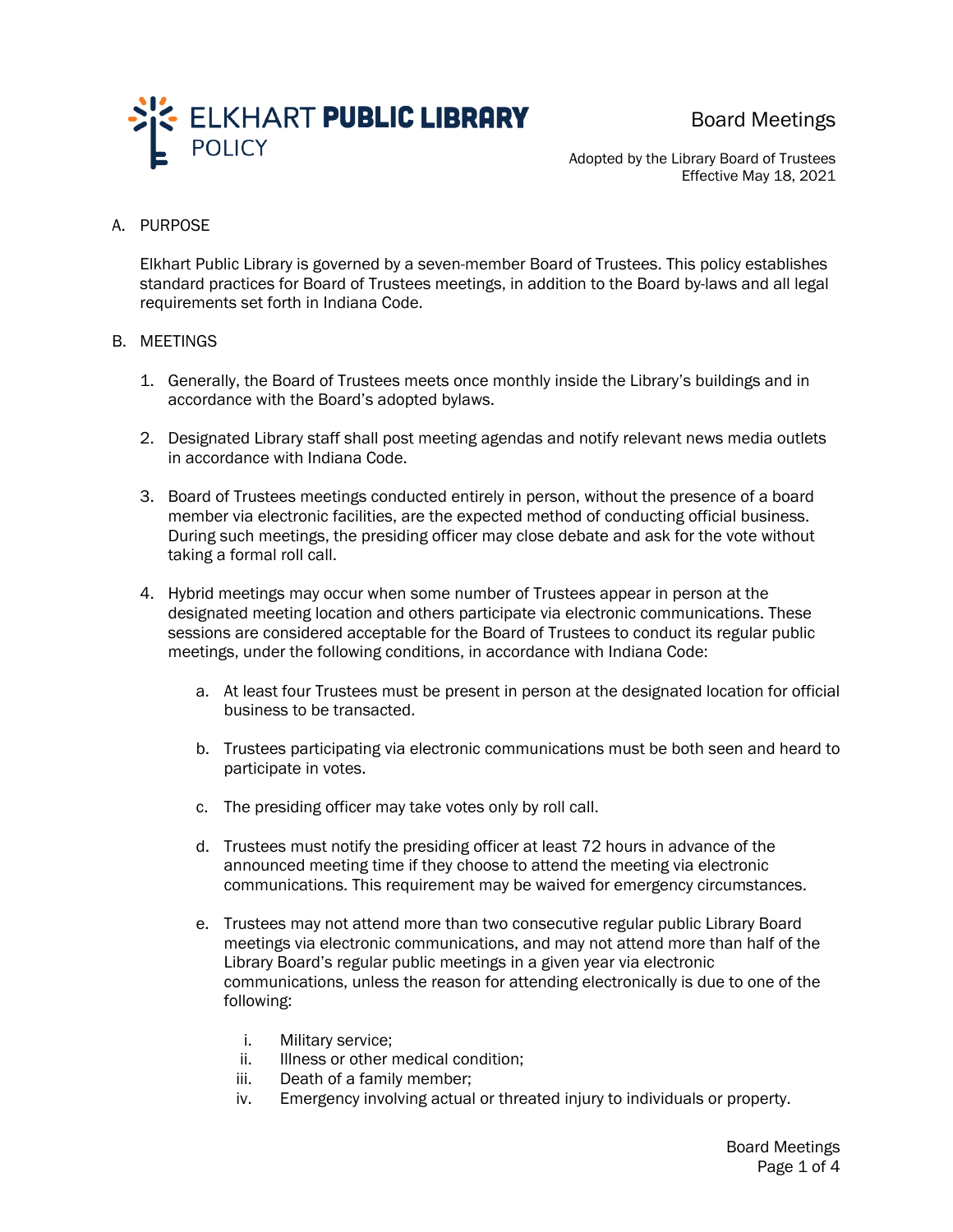- 5. The Board of Trustees may not meet via electronic communications when the following items are on the agenda for final, decisive action:
	- a. Annual budget adoption;
	- b. Tax establishment, increase or renewal;
	- c. Referenda initiation;
	- d. Fee establishment or increase;
	- e. Penalty establishment or increase;
	- f. Eminent domain initiation or action; and/or
	- g. Personnel reduction beyond the typical Human Resources reporting of retirement, termination or leave of absence.
- 6. When allowed by Indiana Code or emergency proclamation by the Office of the Governor, the Board of Trustees may declare the entirety of its regular public meeting will be conducted via electronic communications.
	- a. Designated staff assigned to prepare meeting notices and agendas shall describe the method for the public to view, observe and record the public meeting.
	- b. The Board of Trustees may take official actions only when a quorum is present via electronic communications at the appointed time of the meeting.
	- c. The Board of Trustees may take votes only by roll call.
- 7. Failure or disruption of electronic communications during Board of Trustees meetings shall not be considered a termination of proceedings or invalidation of actions so long as a quorum remains present and able to participate as outlined in this section.

## C. PUBLIC PARTICIPATION

- 1. Elkhart Public Library and its Board of Trustees value and recognize the importance of public input and comment on issues related to Library business.
- 2. To permit fair and orderly public expression, the Board of Trustees provides a period for questions and public comment on agenda items at its regular public meetings.
- 3. Any member of the public wishing to request an item or presentation be placed on the Board of Trustees agenda must complete and submit the Public Participation Request Form. Submitted requests are subject to the deadlines presented on the form and will be placed on meeting agendas accordingly.
- 4. Members of the public generally will be granted no more than five (5) minutes to speak on a single issue.
	- a. An individual may not speak a second time on the same issue unless all others present have spoken and the presiding officer grants additional time. \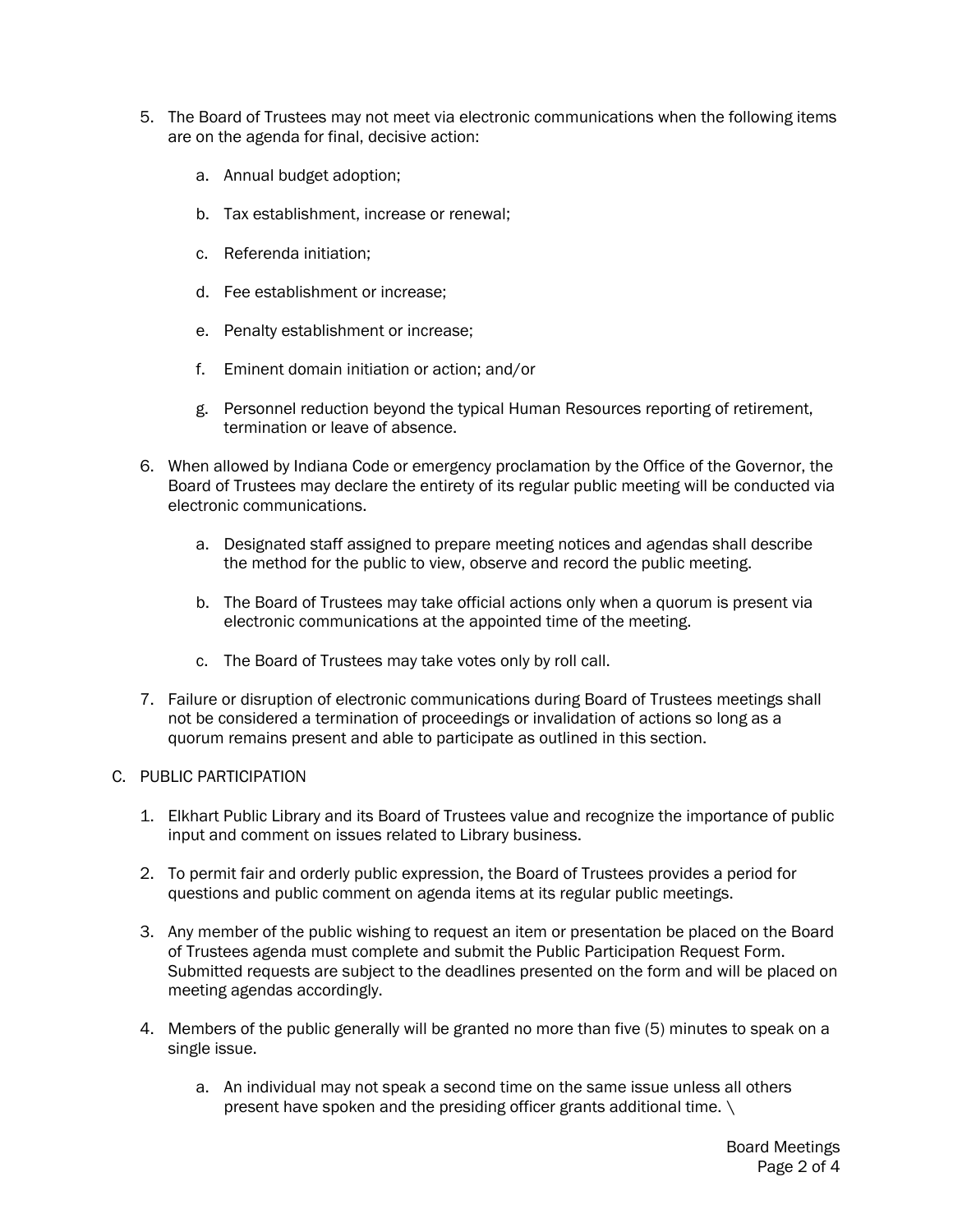- b. Trustees have no obligation to answer direct questions presented by the individual speaking.
- 5. The Board of Trustees' presiding officer will have the authority and discretion to:
	- a. Permit and determine the total length of time allowed for public comment;
	- b. Request each individual speaker identify by stating name, address, and, when relevant, group affiliation;
	- c. Interrupt, warn and/or terminate the speaking time of an individual, particularly when:
		- i. The statement has exceeded the time limit;
		- ii. The statement could be considered by a reasonable person to be abusive, obscene or irrelevant; and/or
		- iii. The statement contains an opinionated attack on the personal integrity of a Trustee or Library staff member.
	- d. Request an individual leave the meeting location when reasonable decorum is not observed, including conversations or discussions causing disruption or distraction;
	- e. Request the assistance of security and/or law enforcement to remove a disorderly individual from the meeting location when that person's conduct interferes with the orderly progress of the meeting; and/or
	- f. Call for a recess or adjournment when the lack of public decorum interferes with the orderly conduct and progress of the meeting.
- 6. The Board of Trustees will not address personnel matters and specific issues regarding library users and guests during public meetings.
- 7. Members of the public are welcome to record Board of Trustees meetings. The Board of Trustees and/or Library staff may request recording devices to be relocated due to obstruction of view.
- D. OFFICIAL DOCUMENTS
	- 1. The Board of Trustees shall abide by all standards for documents and records set by Indiana Code.
	- 2. Meeting memoranda, also known as meeting minutes, must contain the following information:
		- a. Name of each Trustee participating in or absent from the meeting;
		- b. The means, in person or electronic (when applicable), by which the Trustees attended the meeting; and
		- c. The electronic communication mechanism (when applicable) used for the meeting.